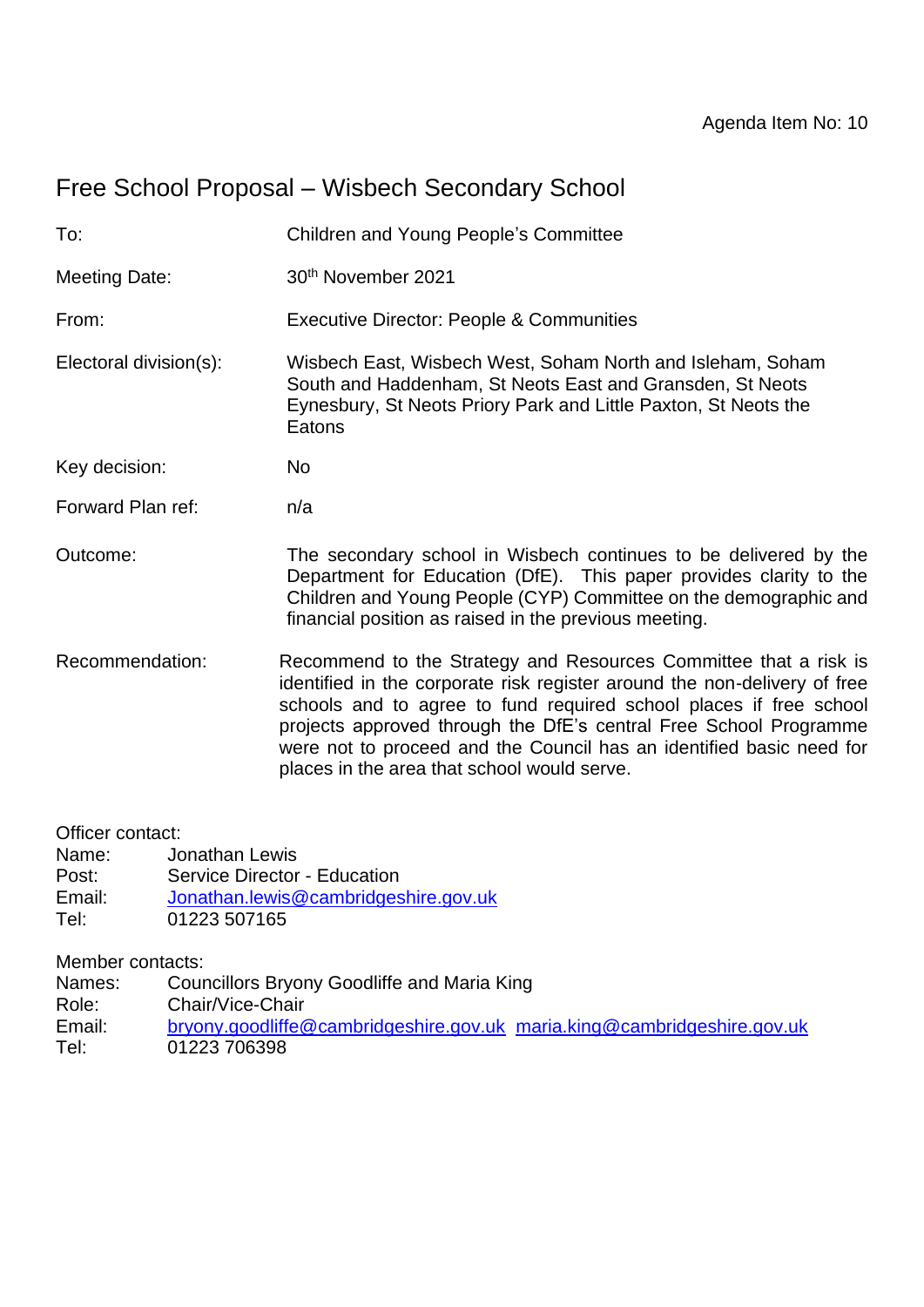# 1. Background

1.1 At the October CYP Committee meeting, a number of queries were raised in relation to the position around the Department for Education (DfE) led free schools projects in the county, which have been approved under the Government's central Free School Programme to pre-implementation stage. Members also asked specific questions with reference to Wisbech. This paper provides members with an overview of the free school situation and respond to the action points from the October meeting in relation to the financial considerations and the demographic position in Wisbech.

# 2. Establishing New Schools

- 2.1 Under Section 14 of the Education Act 1996, the Council, as the local Children's Services Authority, must ensure there are sufficient schools in their area, appropriate to the range of pupils' ages, abilities and aptitudes, with a degree of diversity in provision and promotion of opportunities for parental preference. This includes provision for children with special educational needs and disabilities (SEND). This is generally referred to as the place planning duty.
- 2.2 Following legislative changes introduced by Government, the role and responsibilities of Local Children's Services Authorities has changed from a direct provider of new schools and educational provision to being that of a commissioner.
- 2.3 There are three routes by which new schools can be established:

1. The Council identifies the need for a school in response to demographic changes and runs a competition for a potential sponsor for that school, which would open as an Academy. This is known as a presumption process. The final decision on who will run and manage the school rests with the Regional Schools Commissioner (RSC), not the Authority.

2. Multi-academy trusts and/or other potential sponsors apply directly to the Department for Education (DfE) to open, run and manage a new school under the Government's Free School programme. This could be in response to a need identified by the Local Authority for such a school, identified weaknesses in the educational standards in the area in which the school would be established, and/or the need identified by the potential sponsor to increase choice and diversity in a particular area.

3. The Council identifies the need for a school in response to demographic pressures and, in response, proposals are submitted to establish that school as a Voluntary Aided School with a religious designation. The final decision on whether to approve the establishment of such a school rests with the Authority as any school opened through this route would be a maintained school.

2.4 The Council delivers the capital projects where new schools are commissioned under the presumption process and these schools are designed and built under its framework arrangements.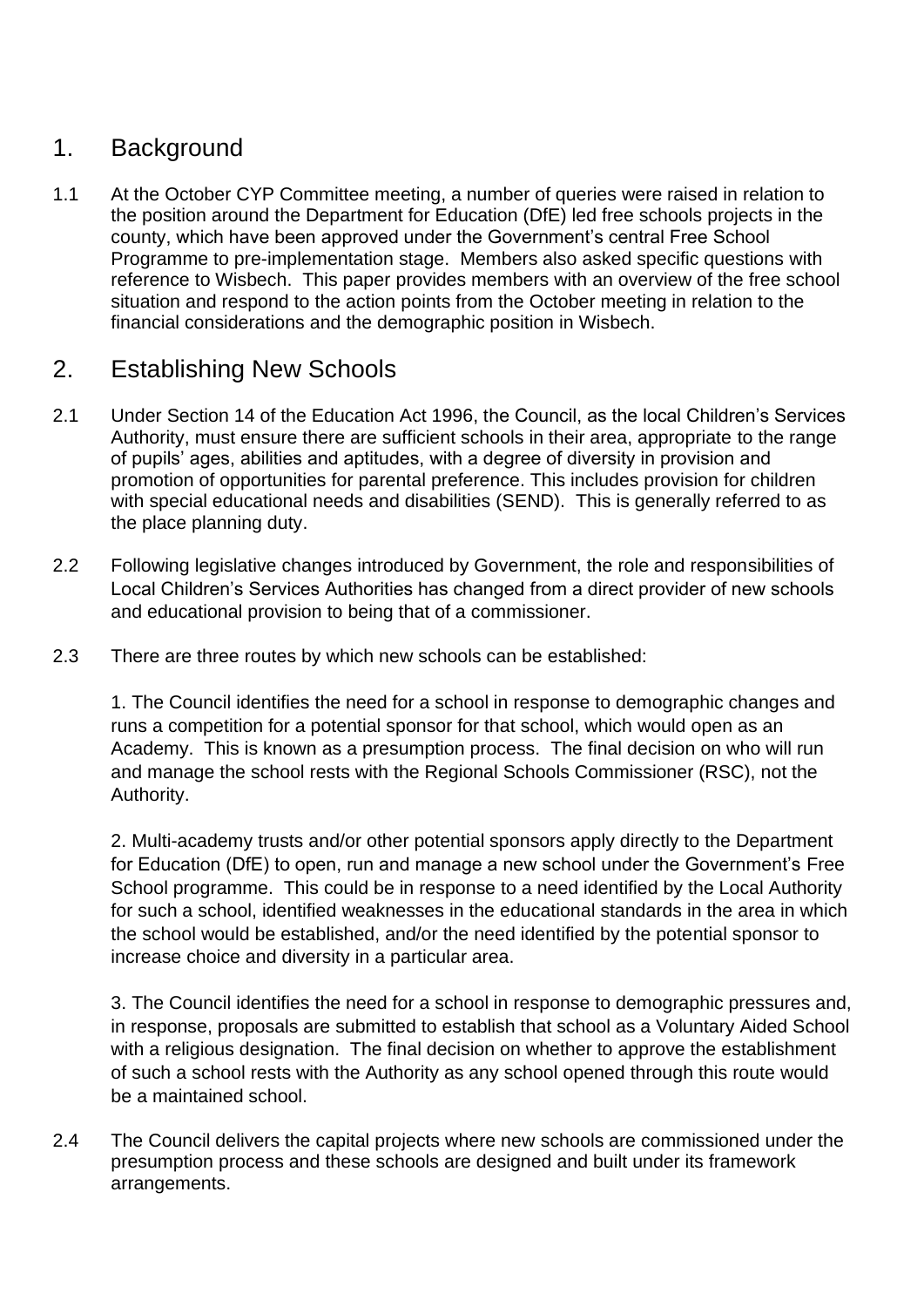- 2.5 As a Local Authority, we have followed an approach whereby we would seek to deliver projects only where the Department for Education is providing full cost of the school. We may choose to add to the scheme using section 106 (S106) or prudential borrowing in order to ensure that the Council is able to meet a statutory duty additional to the provision of school places or a planning requirement for the council, for example, community facilities early years and childcare, including before and after school provision.
- 2.6 The [DfE assumption around free school delivery](https://www.newschoolsnetwork.org/sites/default/files/2021-03/F%20St%20-%20Site%20Overview%20Guide%20-%20Spring%202021.pdf) under their central Free School Programme is that they take on responsibility for the design, build and delivery of the project working with the Free School sponsor using their own frameworks. They may consider commissioning this through the Council or delivery directly through the school sponsor, if they consider there would be benefit in doing this.

## 3. A New School for Wisbech

- 3.1 As a result of a comprehensive review of education provision in Fenland which commenced in June 2014, on 9 February 2016 a decision was made by the CYP Committee to endorse the identified need for a new secondary school in Wisbech to enable the Council to meet its statutory responsibility for school places in this part of the county. On 22 May 2018 the CYP Committee:
	- a) re-affirmed the decision it made in February 2016 at the conclusion of the review of secondary school provision to establish a new secondary school in Wisbech; and
	- b) authorised officers to launch a competition under the new school presumption process to invite proposals from potential sponsors to run the new school.
- 3.2 We launched our pre-consultation process for the presumption process on 3 July 2018. Information was then received from the DfE that a number of expressions of interest in promoting a new secondary school in Wisbech had been submitted in response to the launch of Wave 13 of their Free Schools Programme. Under education law, the Council had no option other than to halt its new school presumption process at this time. We were notified on 14 June 2019 that none of the applications had been successful but following clarification on pupil numbers the applications were re-entered into the Wave 14 process in August 2019. In January 2021 Brooke Weston Trust was confirmed as the sponsor of the new secondary school.
- 3.3 As a result of the outcome of the Wave 14 Free School application and approval process, responsibility for delivering the school reverted to the DfE.

## 4. Wisbech Secondary Provision and Forecast Future Need for Places

4.1 Thomas Clarkson Academy (TCA) is the secondary school which serves Wisbech as well as a large area of the north-east of Fenland district. The school is run by the Brooke Weston Trust, the same Trust which is the approved DfE sponsor of the new secondary school in Wisbech. In January 2020 TCA was rated "Good" by Ofsted (the Office for Standards in Education).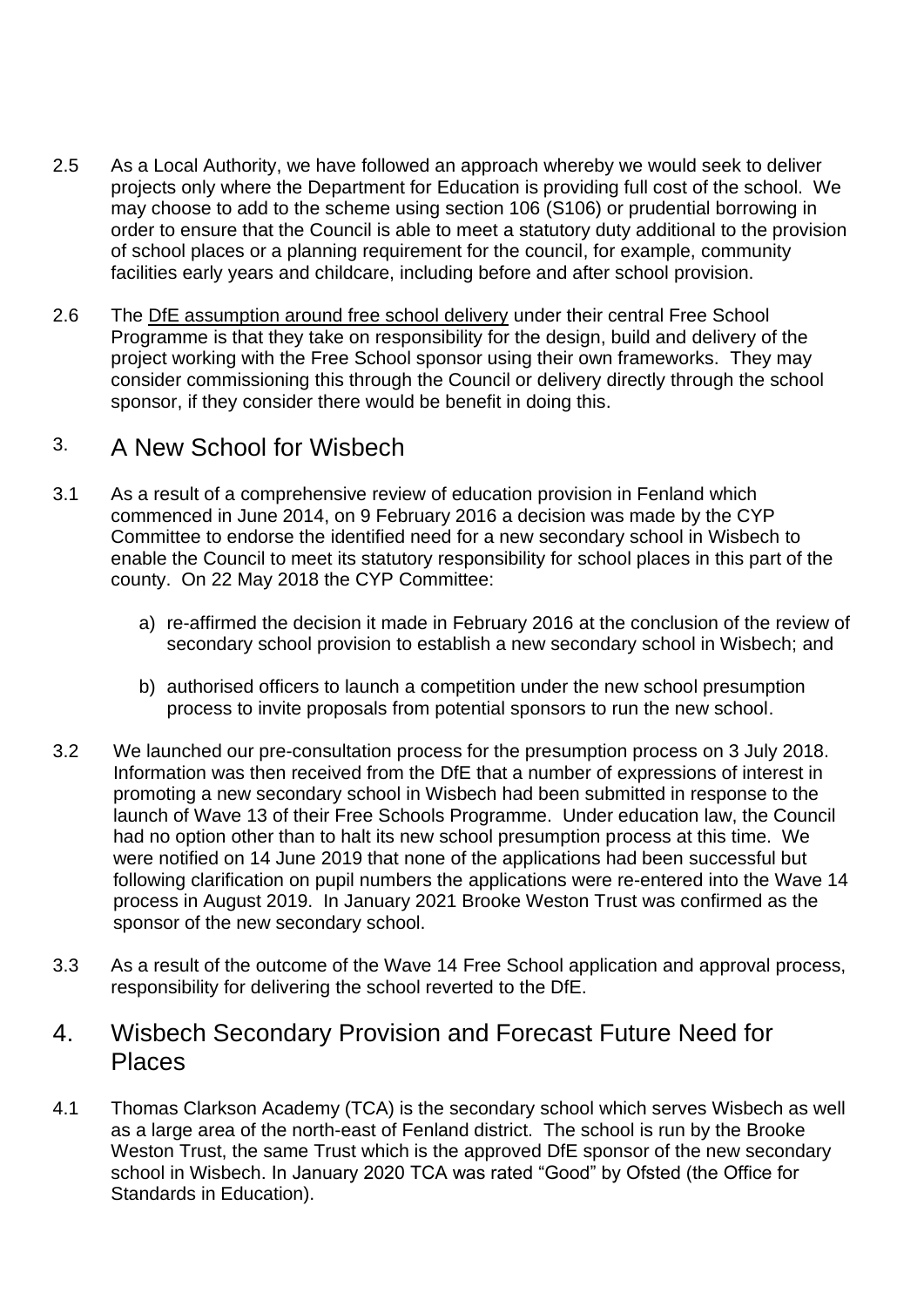- 4.2 The school was rebuilt under the Government's Building Schools for the Future (BSF) programme as an 11 Form Entry (FE) (1,650 places) for 11-16 year olds. It currently operates with a Published Admission Number (PAN) of 240 providing a total of 1200 places 8 forms of entry (FE).
- 4.3 Since the school was rebuilt TCA has created its own small 6th form. There were 103 students recorded on roll in October 2021. The Academy Funding Agreement states that the school has a capacity of 1,500 places, of which 1,200 are for young people aged 11- 16 (PAN 240 x 5) and 300 for those aged post-16. This is the capacity that is reported in the annual SCAP (School Capacity Assessment) return to the DfE. Although no formal assessment of capacity has taken place, given the small size of the sixth form, this would suggest that the remaining capacity will be between 9-10FE (1350-1500 places) for 11-16 year-olds at this point in time.
- 4.4 The January 2021 base catchment forecasts for TCA show that primary cohorts (those due to transfer to secondary school the following year) are fairly stable between 406 and 431, around 14FE over the forecast period. In contrast, intakes into Year 7 at TCA have been and are forecast to continue to be lower, around 8-9FE (see **Table 1** below). This is a reflection of long-established parental preference trends to secure places at alternative schools in the County (principally Neale Wade Academy in March, around 1FE (30 children) each year) and in the neighbouring counties of Lincolnshire and Norfolk (around 4FE 120 children) each year.
- 4.5 However, there are signs that demand for places at the school is increasing. In the last three years it has over-admitted into Year 7 in response to requests from the Authority to meet the need for places from children living in the catchment area. Also, for the first time in many years, the school has a waiting list for some year groups. In October 2021 there were a total of 19 children on the school's waiting list for places in Years 7, 8 and 9 and, of these, 12 children were being transported to other schools.

|                                                                                                                           | 2019/ | 2020/ | 2021/ | 2022/ | 2023/ | 2024/ | 2025/ |  |  |  |
|---------------------------------------------------------------------------------------------------------------------------|-------|-------|-------|-------|-------|-------|-------|--|--|--|
|                                                                                                                           | 20    | 21    | 22    | 23    | 24    | 25    | 26    |  |  |  |
| Pupils in Y6                                                                                                              | 420   | 410   | 410   | 429   | 419   | 431   | 406   |  |  |  |
|                                                                                                                           | 2020/ | 2021/ | 2022/ | 2023/ | 2024/ | 2025/ | 2026  |  |  |  |
|                                                                                                                           | 21    | 22    | 23    | 24    | 25    | 26    | 127   |  |  |  |
| Pupils in Y7 living in<br>the TCA catchment<br>and attending a<br>Cambridgeshire<br>school (including<br>special schools) | 293   | 305   | 286   | 305   | 295   | 307   | 282   |  |  |  |
| Y7 Intake at TCA                                                                                                          | 268   | 269   | 235   | 238   | 246   | 257   | 242   |  |  |  |

**Table 1: Catchment Forecasts for Year 6 and Year 7 and the Intake in Year 7**

4.6 The January 2021 Base pupil forecasts for TCA are shown in **Table 2**. They are based on recent trends and show that the pupil roll is expected to increase in 2025/26 to reach 1,390. These forecasts were submitted to the DfE as part of the Council's SCAP return in July 2021.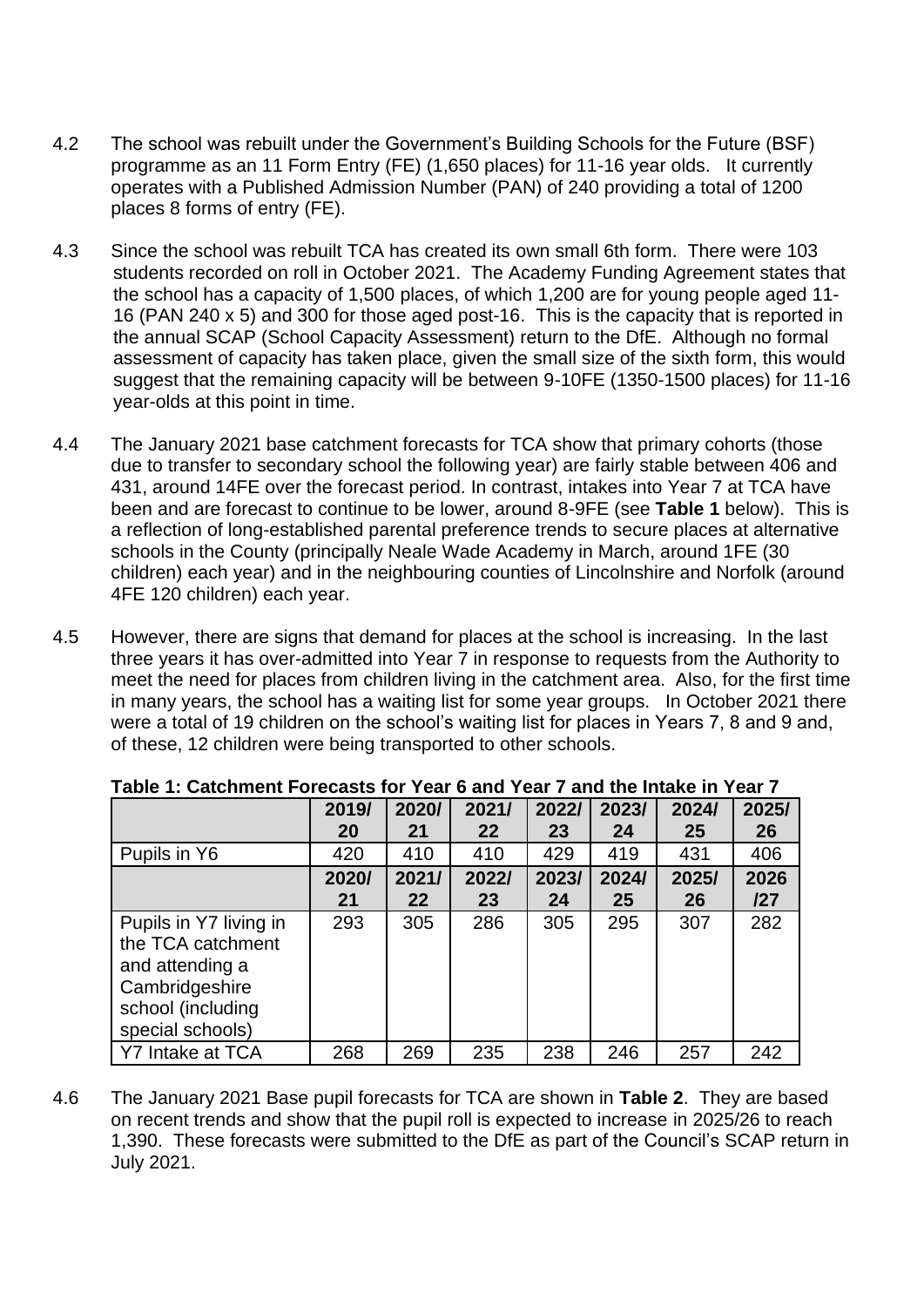| <b>School</b><br>Year | <b>Y7</b> | <b>Y8</b> | Y9   | <b>Y10</b> | <b>Y11</b> | <b>Y12</b> | <b>Y13</b> | <b>Total</b> |
|-----------------------|-----------|-----------|------|------------|------------|------------|------------|--------------|
| 2020/21               | 268       | 242       | 227  | 194        | 224        | 49         | 43         | 1247         |
| 2021/22               | 269*      | 270*      | 239* | 230*       | 198*       | $57*$      | 46*        | 1309         |
| 2022/23               | 235       | 270       | 268  | 240        | 221        | 45         | 48         | 1327         |
| 2023/24               | 238       | 235       | 272  | 266        | 238        | 53         | 43         | 1345         |
| 2024/25               | 246       | 240       | 239  | 272        | 266        | 61         | 53         | 1377         |
| 2025/26               | 257       | 248       | 244  | 239        | 272        | 70         | 60         | 1390         |
| 2026/27               | 242       | 254       | 247  | 239        | 234        | 69         | 64         | 1349         |

**Table 2: TCA Pupil Forecasts (SCAP) January 2021 Base**

Note: Oct 2021 actuals

- 4.7 The SCAP forecast methodology is trend-based and assumes this will continue and attaches this trend to the rising cohort of children expected in future years. It is reviewed annually in light of the changing demographic position.
- 4.8 With regard to parents continuing to be able to take up places at alternative schools:
	- the catchment forecast for Neale Wade Academy (March) indicates that places are likely to remain available for some Wisbech children to be able to take up places there in the future.
	- University Academy Long Sutton (formerly the Peele School) in Lincolnshire are able to offer places to Wisbech children in similar numbers to recent trends.
	- Fewer places may be available for children to transfer to Marshland High School in Norfolk from the TCA catchment area because of larger numbers in their own catchment. However, the school's admission criteria give higher priority to younger siblings, including those from out-of-catchment, than children attending their partner primary schools.
- 4.9 Between 2012 and 2020, 680 homes have been built in Wisbech at an average of 85 completions each year. This rate of build is already reflected in the trends within the forecasting models. Whilst land-supply / trajectory data show housing sites available in the area to accommodate an increase in building rate, particularly beyond 2021, the size of any possible increase would not justify any change to the secondary forecasting model at this point. Also, the current concept of 'Wisbech Garden Town' is not included in the modelling due to uncertainties around timing. Therefore, a cautious approach has already been taken to assessing the impact of new housing within these forecasts.
- 4.10 There are some early indications that Brexit and Covid may have impacted on local pupil numbers as the size of year groups in schools has fallen. We are currently analysing our demographic position to understand this impact at school level. Future forecasts may need to be adjusted in response to any identified long-term, sustained, trends.
- 4.11 There is regular and ongoing dialogue with the Chief Executive of the Brooke Weston Trust who is committed to offering places to all catchment children using the capacity at TCA until the new school is built. This commitment was made again on the 4th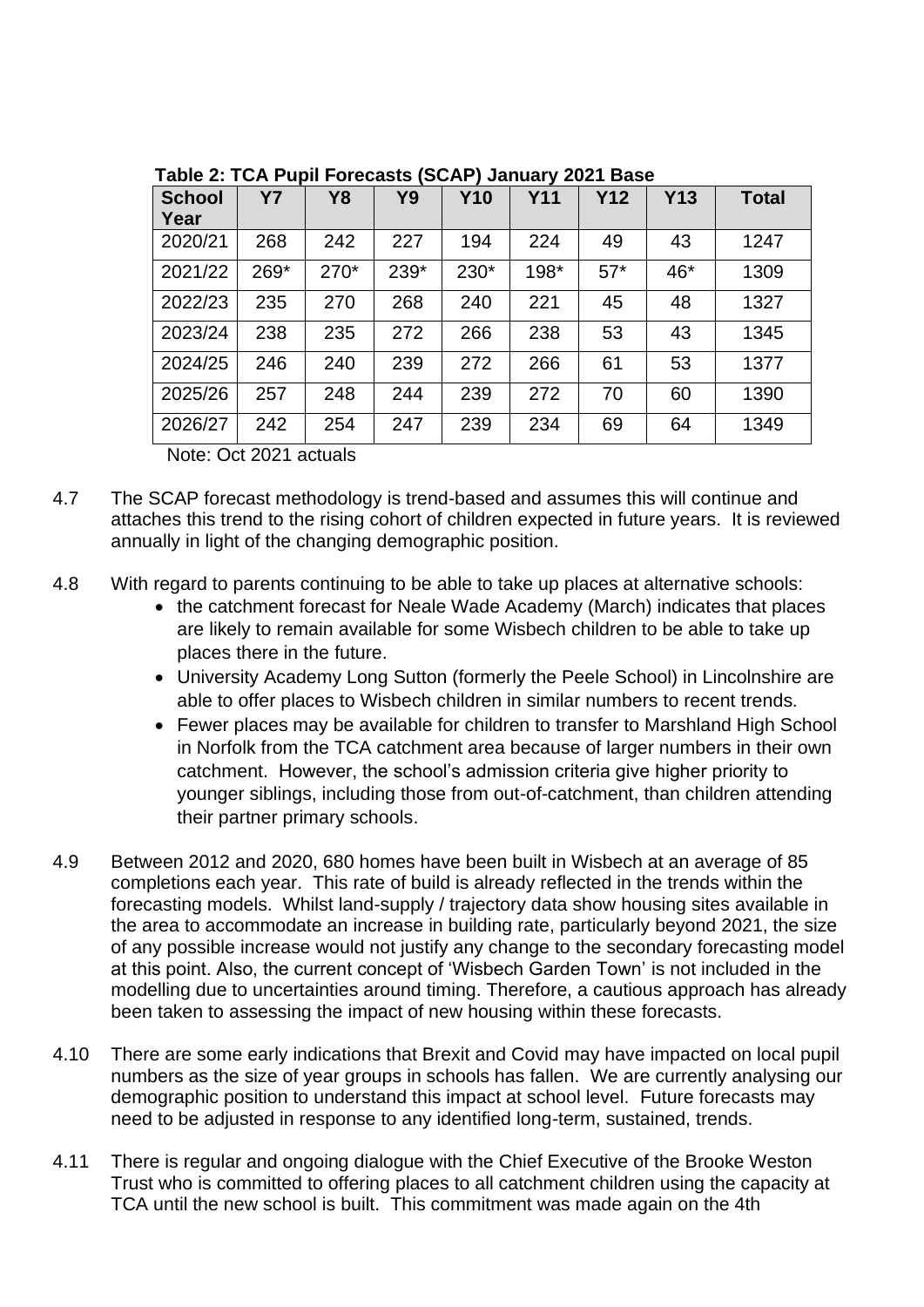November. We will continue to support the revenue costs via our growth fund. The award letter for the new school outlines that the new school must work in close collaboration with Thomas Clarkson.

# 5. Financial Implication of a DfE-Led Free School for Wisbech

- 5.1 The reduction in capital budget requirement enabled by the changed approach in the capital programme is a reduction in borrowing of £21.01m (the projected cost of the secondary school element of the education campus project was more than this but there have been increases in inflation and nearly zero building costs added for the Social Emotional & Mental Health (SEMH) element of the project). In the first year that a revenue provision for the principal and interest costs of this borrowing would be required, the revenue impact is £1.029m, decreasing each year thereafter.
- 5.2 Similarly, if the Council's risk had been contained at £6m for abnormals associated with delivering the secondary school (piling the foundation, highways etc), the revenue impact would begin at £294k per annum.
- 5.3 In terms of our budgeting responsibilities, it is important under statute and the prudential code that we have robust and accurate estimates for budgeting and that, especially as we approach the advisory limit on debt charges in the next 3–4 years, we carefully consider the inclusion and affordability of all schemes with a prudential borrowing requirement.
- 5.4 As a result of the Council's work on the Wisbech project, both prior to the DfE's decision to grant approval to Brooke Weston under Wave 14 of its Free School Programme and to inform the DfE's consideration of the option of the Council self-delivering the project, there are "sunk costs" of up to £489k resulting from the scheme. The position is complicated as the Council continues to have a capital project proposal for an SEMH school at the same location and where costs can be apportioned to this they will be.
- 5.5 These are costs already incurred which will need to be paid either from revenue or capital. Sunk costs would normally be expensed to revenue (meaning that we do not borrow and incur interest for those costs). However, we will also consider whether the costs incurred are supportive of delivering an asset by a partner organisation. If we do not assess there is a reasonable basis for holding the sunk costs as an asset under construction at the end of 2021-22, we will show the revenue expense in the 2021-22 financial year, so it would not be added to a future year gap.

# 6. Other Free School Projects

- 6.1 The capital reports for both October and November CYP Committee have provided a consistent approach for approved free school projects. Where there is an approved free school bid, the Council adjusts its demographic requirements and in all cases this has led to the removal of capital funding.
- 6.2 The Council in responding to DfE consultations on the proposed free school in Soham, to be sponsored by the St Bede's Trust, outlined its preference for a local solution by expanding existing secondary schools within the East Cambridgeshire District in those catchment area(s) where there was a need for additional places. It did not support a new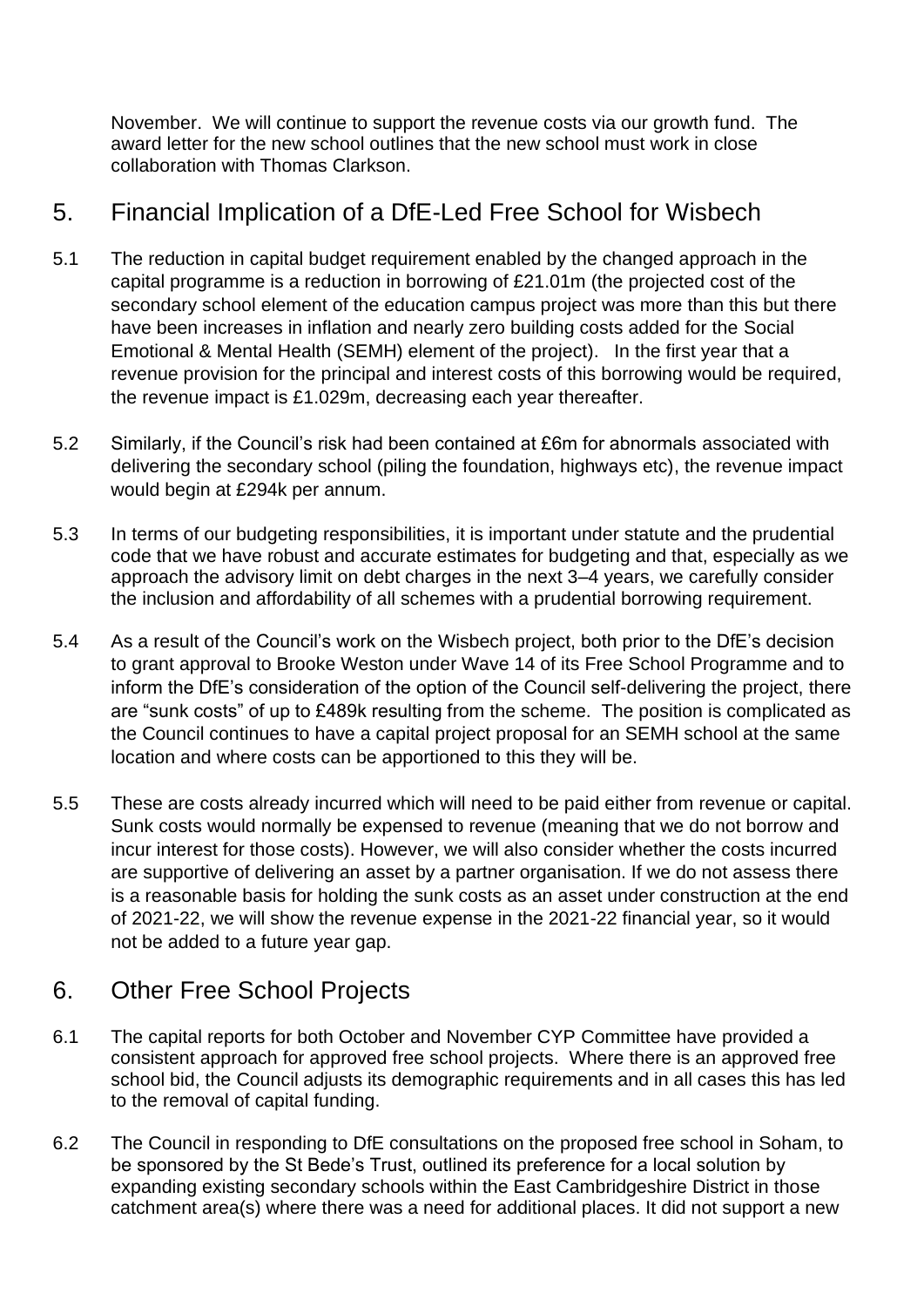secondary school located in Soham as demand for new places was distributed across the District. A proposal for providing the additional places in Soham was, therefore, included in the capital programme and approved by Council in February 2021. A sum of £5m was allocated for a 1 form entry (150 place) expansion of Soham Village College.

- 6.3 The St Bede's Trust were approved by the DfE in 2017 as a sponsor for a new secondary school to be established in Cambridgeshire on the basis that they were prepared to do so in an area of the County where there was an identified basic need. In 2018, the Council was advised by the DfE that two possible sites for a new 6FE secondary school had been identified in Soham and discussions were ongoing with the St Bede's Trust over their suitability for a Free School to be run by that Trust. Officers' understanding is that this project will now be delivered by the DfE and the Council's own scheme and capital funding has been removed from the programme, therefore. This was included in the report on the capital programme considered by the CYP Committee on 19<sup>th</sup> October 2021.
- 6.4 The DfE have not approach us to deliver the Free School. No development work has been undertaken on the expansion of Soham Village College, the local secondary school, so there are no revenue costs associated with the decision to remove the scheme from the capital programme.
- 6.5 The Council had made provision in the capital programme of £11.13m for the provision of additional places in St Neots by expanding the existing secondary schools, Ernulf Academy and Longsands Academy. The majority of this was planned to be funded through DfE basic need grant (£8.3m), S106 Contributions (£2.1m) with the remaining £664k being borrowing. Investment in additional capacity at these schools was the Council's preference as:
	- Forecast numbers did not justify or support the basic need requirement for a third secondary school in the Town
	- The investment in additional capacity at the existing schools would provide an opportunity to also address significant condition and suitability issues at these schools
- 6.6 The DfE gave in principle approval for a Free School in St Neots in wave 12 of the programme in 2017. The project had not progressed to implementation and officers had understood that it would not be pursued. However, the Council received notification in March 2021 that the DfE had recommenced the search for a suitable site in the St Neots area.
- 6.7 An MS1 report (feasibility study) has been prepared for the expansion of the two secondary schools. The cost of this report was £66k.

## 7. Risk of Non-Delivery of Free School Projects

7.1 There remains a risk that a free school project (including those outlined above) might not be delivered. This could be as a result of government policy change, planning issues, land availability or demographic changes. In the case of non-delivery, our duties under the 1996 Education Act apply and it would be our intention to seek further Council funding to deliver our statutory duty for school places.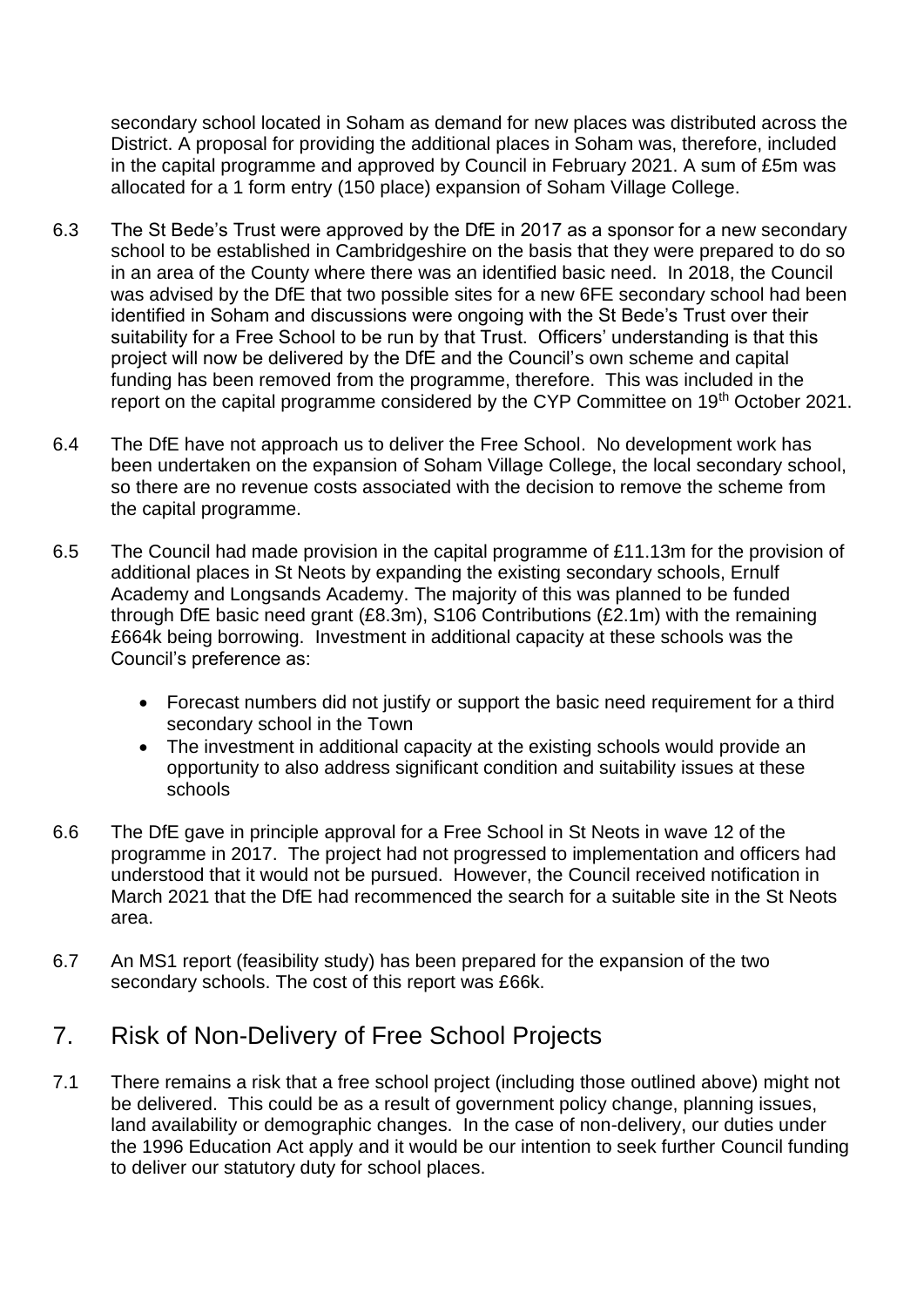7.2 As a result of this risk, it is suggested the Committee makes a recommendation to the Strategy and Resources Committee to ensure that school place requirement would be met if an approved Free School was not be delivered. This would only be in cases where the Council has an identified statutory need for those places and this is judged that the provision of a new school would be the best option for meeting that need, both educationally and financially.

## 8. Alignment with corporate priorities

- 8.1 Communities at the heart of everything we do
	- There is an expectation that schools will provide access to and use of the school's accommodation for activities e.g. sporting, cultural, outside of school hours.
	- Schools are community assets; and
	- Help to support the creation and development of new communities
- 8.2 A good quality of life for everyone

This corporate priority is explicit throughout the report as it relates to ensuring that children and young people have access to high quality educational provision in the communities in which they live.

8.3 Helping our children learn, develop and live life to the full

This corporate priority is explicit throughout the report as it relates to ensuring that children and young people have access to educational provision which will support their learning and development in the communities in which they live. This is key to securing optimal outcomes for all children, as well as supporting their wellbeing and playing an important role in safeguarding them.

- 8.4 Cambridgeshire: a well-connected, safe, clean, green environment
	- If pupils have access to local schools and associated children's services, they are more likely attend them by either cycling or walking rather than by car or public transport.
	- This will contribute to the development of both healthier and more independent lifestyles and contribute to the overall impact of the Council's policy to reduce carbon emissions in Cambridgeshire by 2050.
- 8.5 Protecting and caring for those who need us
	- Schools are safe places in which to teach, learn and develop
	- Providing a local school will ensure that services can be accessed by local families in greatest need

### 9. Significant Implications

9.1 Resource Implications

The Council plans its capital programme over a five year period with a broader 10 year forward look. There is an expectation that services plan ahead and that significant new schemes should enter the programme in the new year 5 as part of the annual review of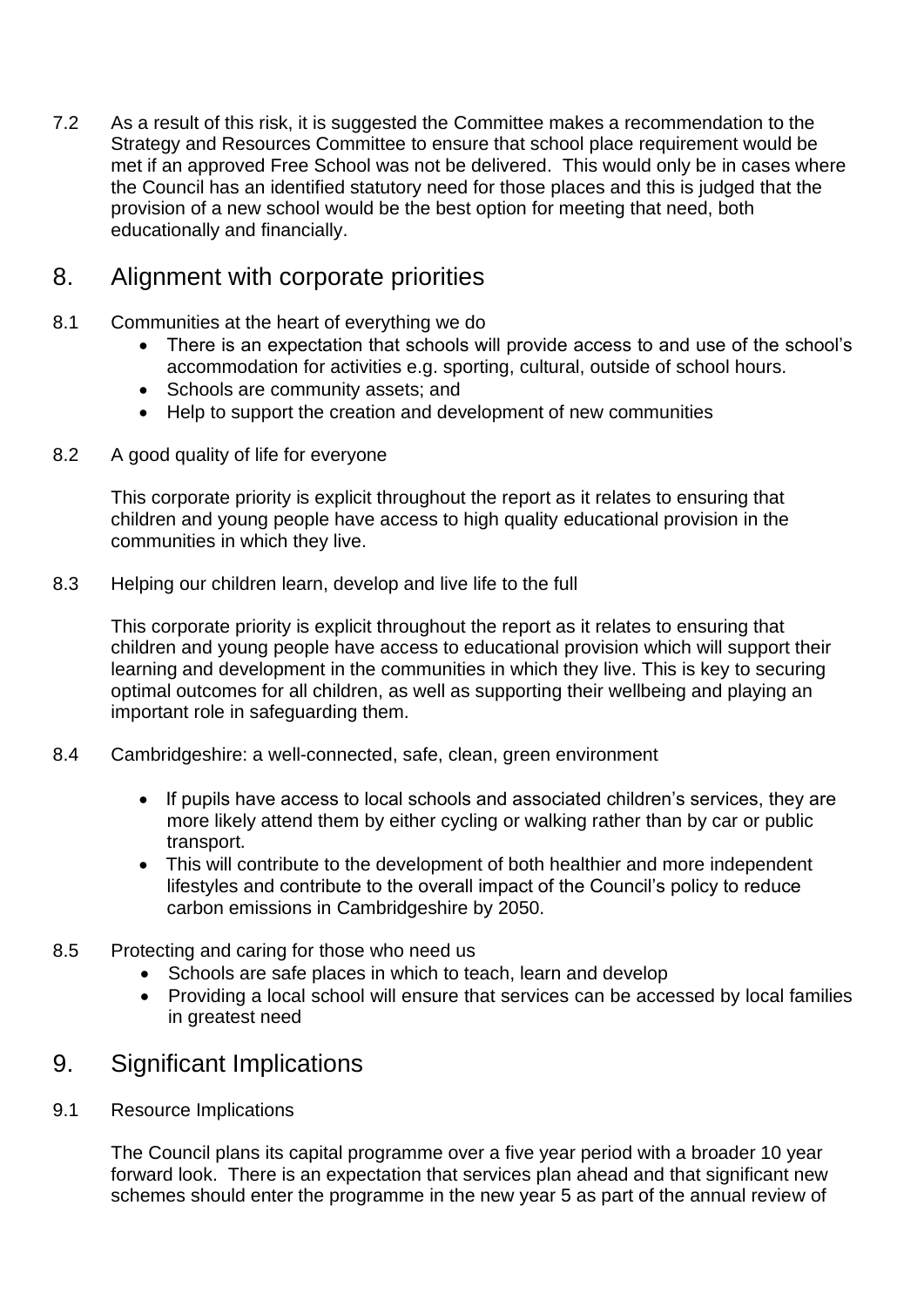the programme/business plan. This approach allows the Council to consider its overall financing of future commitments within the programme.

The need to respond to DfE decisions around the delivery of its own Free School programme is compromising this approach with the consequence that the Council is:

- Including schemes within the programme which may never progress to delivery or
- Removing schemes from the programme which then, potentially, have to be reinstated and funding sought much earlier than in year 5 of the programme. This is more difficult for the Council financially and would require re-prioritisation of existing schemes or additional funding.

Where a Free School is approved, the DfE directly funds its cost via a capital grant. The DfE then deducts the new places delivered by the Free School from the Council's annual school capacity return thereby reducing our annual formulaic capital allocations for Basic Need over a period of time. The DfE maintains that the financial impact of this would be neutral in the medium term. However, the formula underpinning the distribution of the annual basic need allocations is complex and it is difficult to make a direct comparison.

9.2 Procurement/Contractual/Council Contract Procedure Rules Implications

Where schemes are procured by the DfE through its own contractor framework, there are a suite of procurement and contractual documents in place and are used by the DfE across this national programme.

The Council will be required to enter into a non-legally binding development agreement with the DfE as a delivery partner. This sets out roles, responsibilities and expectations of the partner at the outset of the project.

The County Council has its own contractor framework recently re-procured in accordance with public sector procurement rules.

9.3 Statutory, Legal and Risk Implications

Any organisation taking responsibility for procurement and delivery of a new building is accepting a range of development risks eg planning permission, bad weather, performance management of designers and contractors, health and safety. These risks will sit with the DfE where it delivers Free Schools and with the County Council where it self-delivers, on behalf of the DfE, or delivers its own capital schemes

9.4 Equality and Diversity Implications

The Council is committed to ensuring that children with special educational needs and/or disabilities (SEND) are able to attend their local mainstream school where possible, with only those children with the most complex and challenging needs requiring places at specialist provision.

9.5 Engagement and Communications Implications

The free school sponsor have undertaken consultation as part of their bid. We expect further engagement sessions to take place.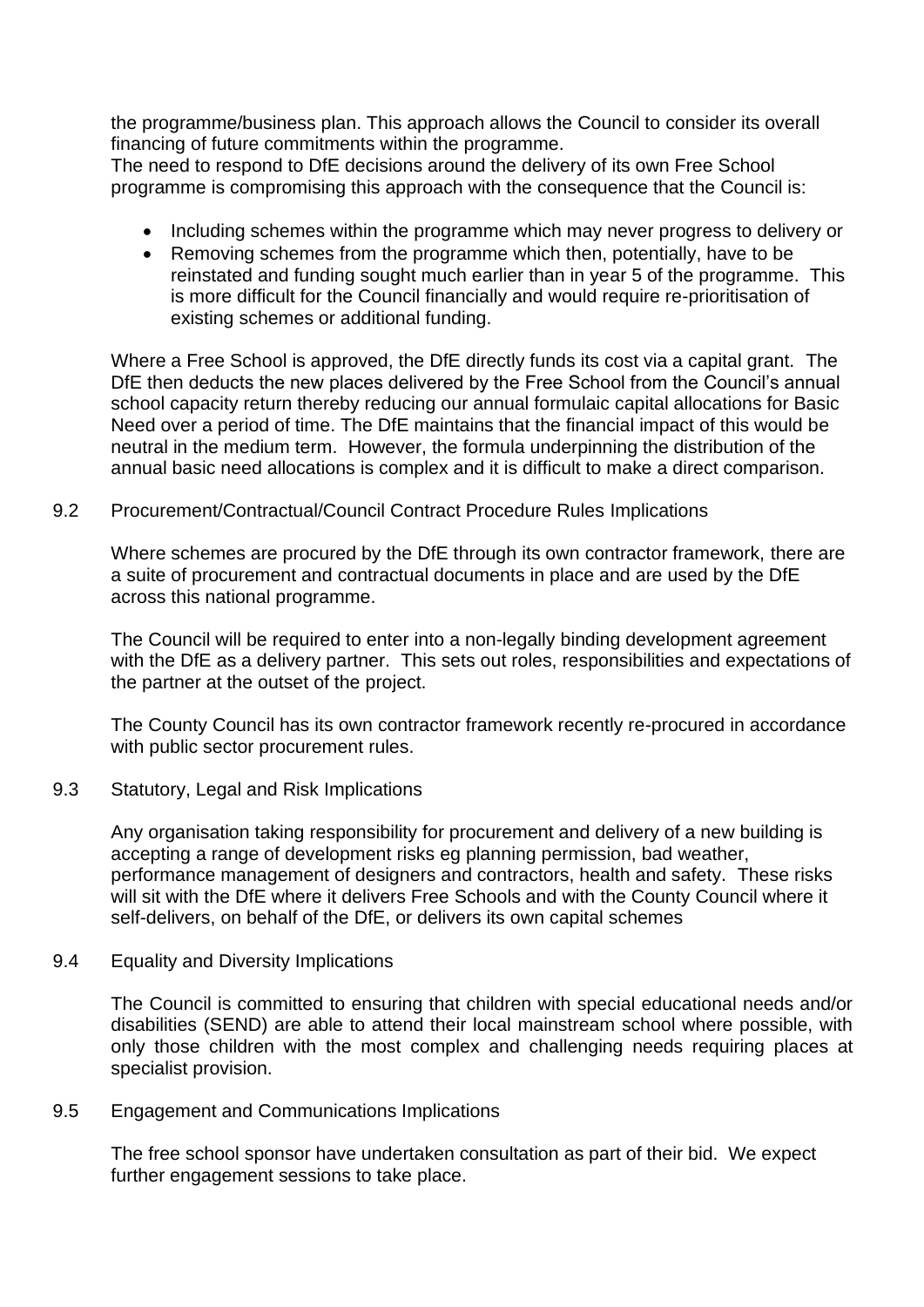### 9.6 Localism and Local Member Involvement

Papers have been brought to previous committee meetings on the situation around free schools. Briefings are held locally where appropriate.

### 9.7 Public Health Implications

It is Council policy that schools:

- should be sited as centrally as possible to the communities they serve, unless location is dictated by physical constraints and/or the opportunity to reduce land take by providing playing fields within the green belt or green corridors;
- should be sited so that the maximum journey distance for a young person is less than the statutory walking distances (3 miles for secondary school children, 2 miles for primary school children)
- should be located close to public transport links and be served by a good network of walking and cycling routes
- should be provided with Multi-use Games Areas (MUGAs) and all weather pitches (AWPs) to encourage wider community use of school

There is also an expectation that schools will provide access to and use of the school's accommodation for activities (e.g. sporting, cultural) outside of school hours.

New schools will have an impact on the Public Health commissioned services such as school nursing, vision screening, National Childhood Measurement

- 9.8 Environment and Climate Change Implications on Priority Areas
- 9.8.1 Implication 1: Energy efficient, low carbon buildings. Positive/neutral/negative Status: Neutral Explanation:
- 9.8.2 Implication 2: Low carbon transport. Positive/neutral/negative Status: Neutral Explanation:
- 9.8.3 Implication 3: Green spaces, peatland, afforestation, habitats and land management. Positive/neutral/negative Status: Neutral Explanation:
- 9.8.4 Implication 4: Waste Management and Tackling Plastic Pollution. Positive/neutral/negative Status: Neutral Explanation: The construction process will generate some unavoidable waste; however, the Council would expect this to be minimised as far as possible by the DfE and their contractors, and robust waste management strategies implemented throughout the construction process. Waste generated by new schools will be subject to normal recycling facilities provided on site.
- 9.8.5 Implication 5: Water use, availability and management: Positive/neutral/negative Status: Neutral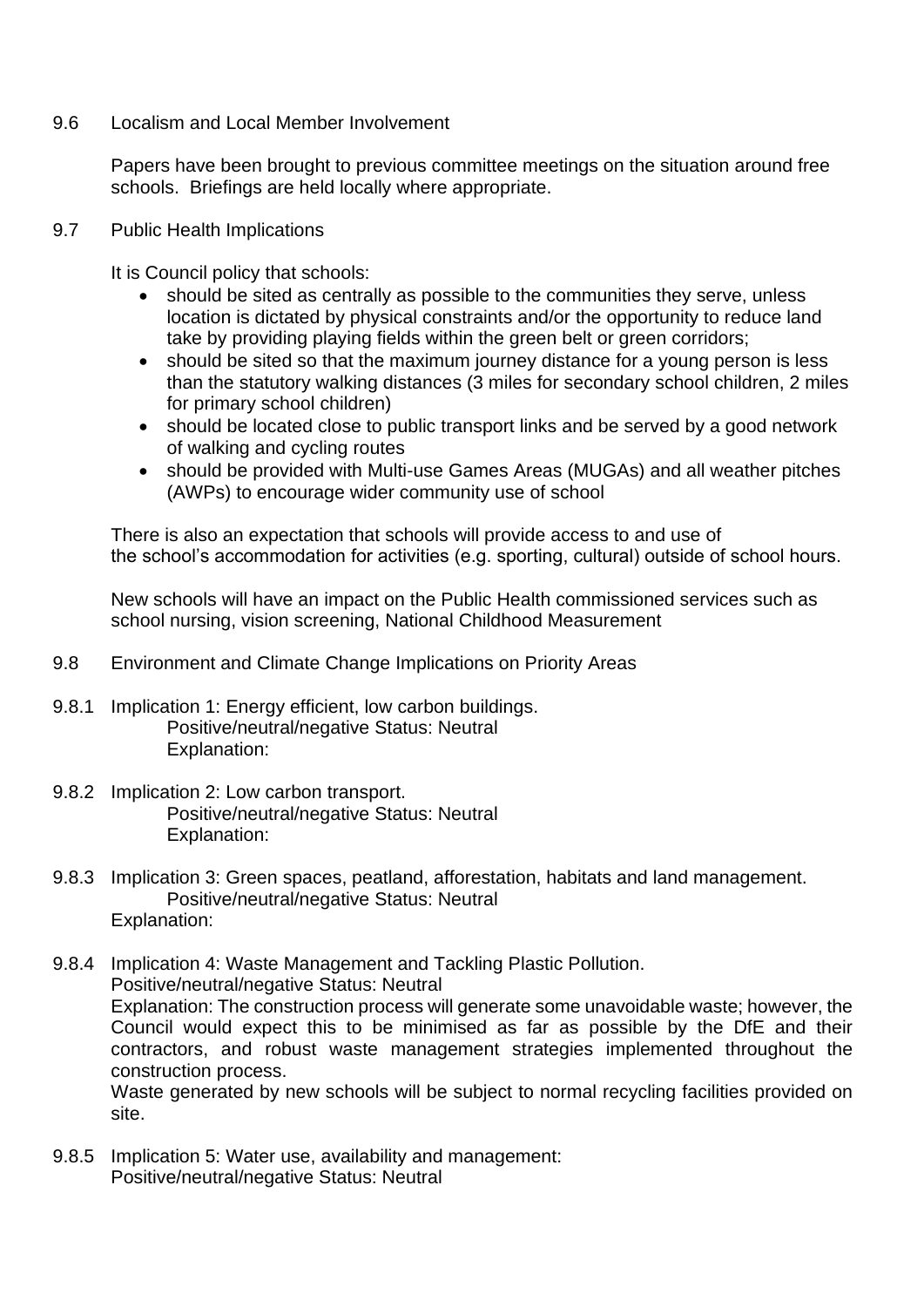Explanation: The planning application for any new school needs to conform to planning policy. The statutory consultees include the Council's Floods team.

- 9.8.6 Implication 6: Air Pollution. Positive/neutral/negative Status: Neutral Explanation: The planning application for any new school will need to conform to planning policy. Air pollution will be addressed as part of this process.
- 9.8.7 Implication 7: Resilience of our services and infrastructure and supporting vulnerable people to cope with climate change. Positive/neutral/negative Status: Neutral Explanation: Schools not only provide education but facilitate community activities e.g. sport and other activities by community organisations through the school's letting policy. The services provided are not specific to climate change, however local provision makes access easier.